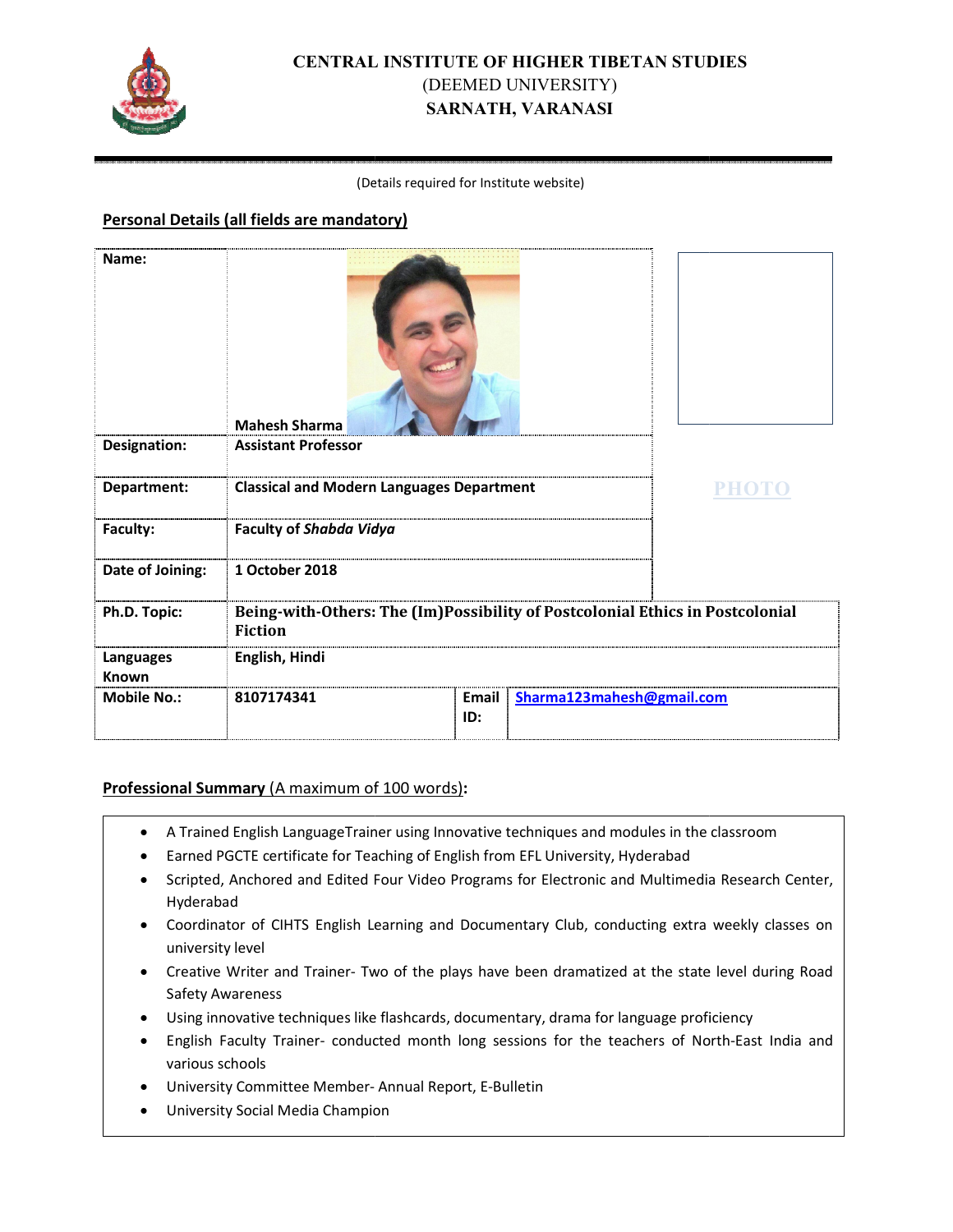# **Areas of Specialisation & Research Interests:**

- Postcolonial Theory and Literatures
- Literary Theory and Criticism
- Cosmopolitanism and World Literature
- Literature of Reconciliation
- Himalayan Literature
- Creative Writing
- English Language Teaching with Innovative Aids

### **Teaching Experience:**

Over **Five Years** Teaching experience at UG and PG Level in the University as Assistant Professor (Till December 2019)

### **Research Projects, On-going/ Completed:**

Completed guiding 20 Post-graduation Dissertations at University Level in English Literature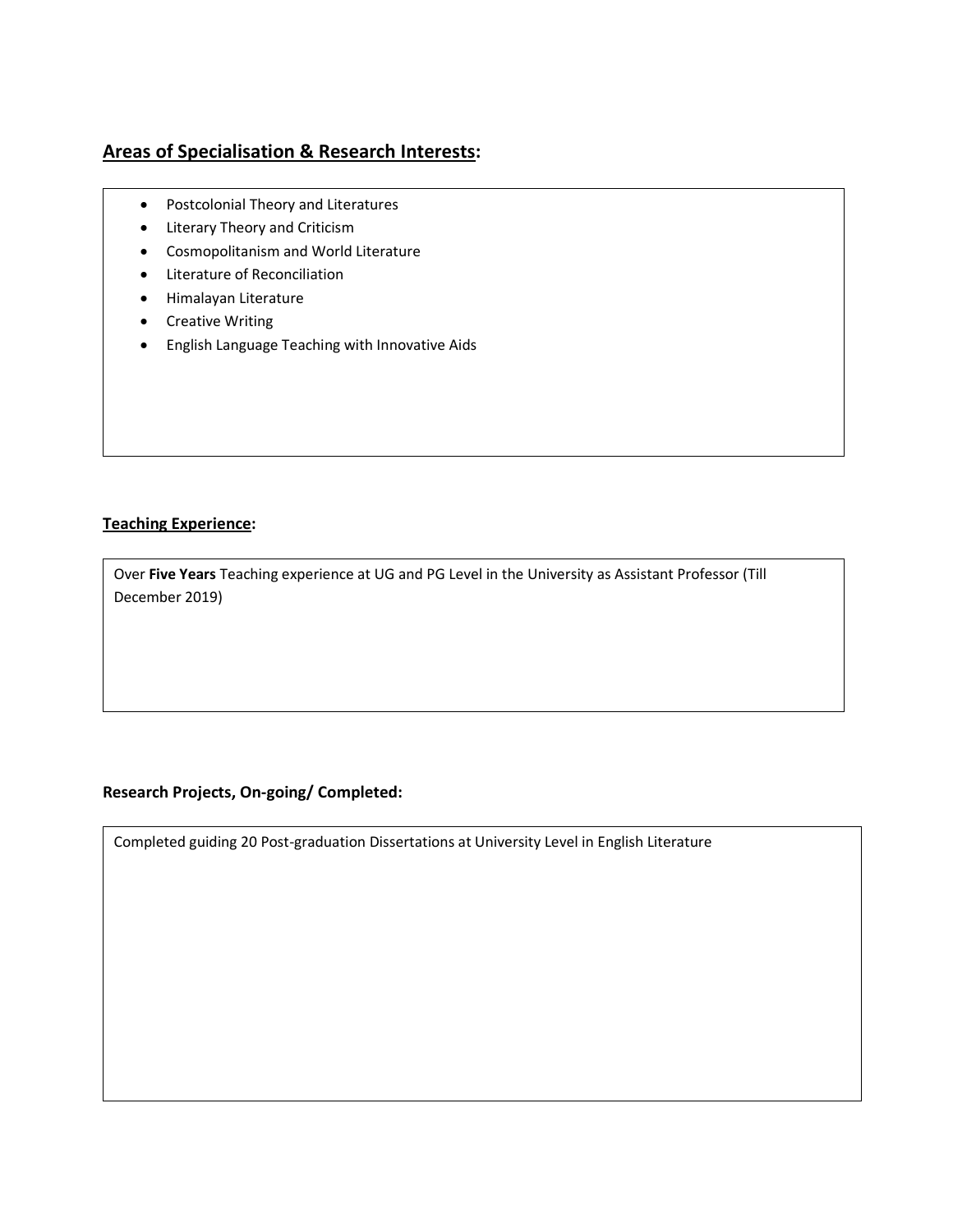# **Book Chapters –**

1. "Postcolonial History and Possibility of Reconciliation - A Case Study of 'Sorry Literature" in 'History Reconstrued through Literature: Nation, Identity and Culture'Ed. Rajshree Ranawat. New Delhi: Sarup Book Publishers Ltd. 2017, ISBN978-93-5208-072- 4, 98-113.

# **Conference Proceeding-**

- 1. "Understanding the Gandhian Ethics of Education: A Case for Vernacular Cosmopolitanism", published in *Education as a Basic Right of Humankind*, Ed. Bilal Acikgoz et al. New Delhi: Indialogue Publication, 2015. ISBN 978-81-9313447-0-2, 435- 439.
- 2. "Being with the Other: (Im)Possibility of the Ethics of Alterity", published in *Gandhi Jayanti Seminar on Embracing the Other*, Ed. Victor Edwin et al. Excel India Publishers, New Delhi, 2014. 104-113. ISBN 978-93-83842-88-9

# **Research Articles (Peer Reviewed)**

- 1. "Deconstructing the Ethical and the Political in Postcolonial Hospitality", published in Postcolonial Interventions: An Interdisciplinary Journal of Postcolonial Studies. Volume 1, Issue, January 2016. ISSN 2455 6564. 76-96.
- 2. "Redefining the (Post)Colonial Other", published in *European Academic Research (EAR) Journal*, Romania, Europe. ISSN 2286-4822, ISSN-L 2286-4822, Impact Factor: 3.1 (UIF), DRJI Value: 5.9 (B+), Volume: I Issue: X of January, 2014.
- 3. "The Liminality of Contemporary Culture", published in *Bodhi: An Interdisciplinary Journal*, Nepal. Vol 6 (2013), ISSN: 2091-0479. 109-119.
- 4. "Book Review: Kari *Weil's Thinking Animals: Why Animal Studies Now*?", published in *Bhatter College Journal of Multidisciplinary Studies*, West-Bengal, Special Issue on Animal Studies, ISSN NO- 2249—3301, January 2014 Issue. 174-177

### **Creative Writing -**

1. *"Ekta",* published in *Of Nepalese Clay*, issue no-18, October 2012. Society of Nepali Writers in English. Kathmandu: Nepal. ISSN: 2091-1645, N/WEN Registration no: 682/057/58, 52-54.